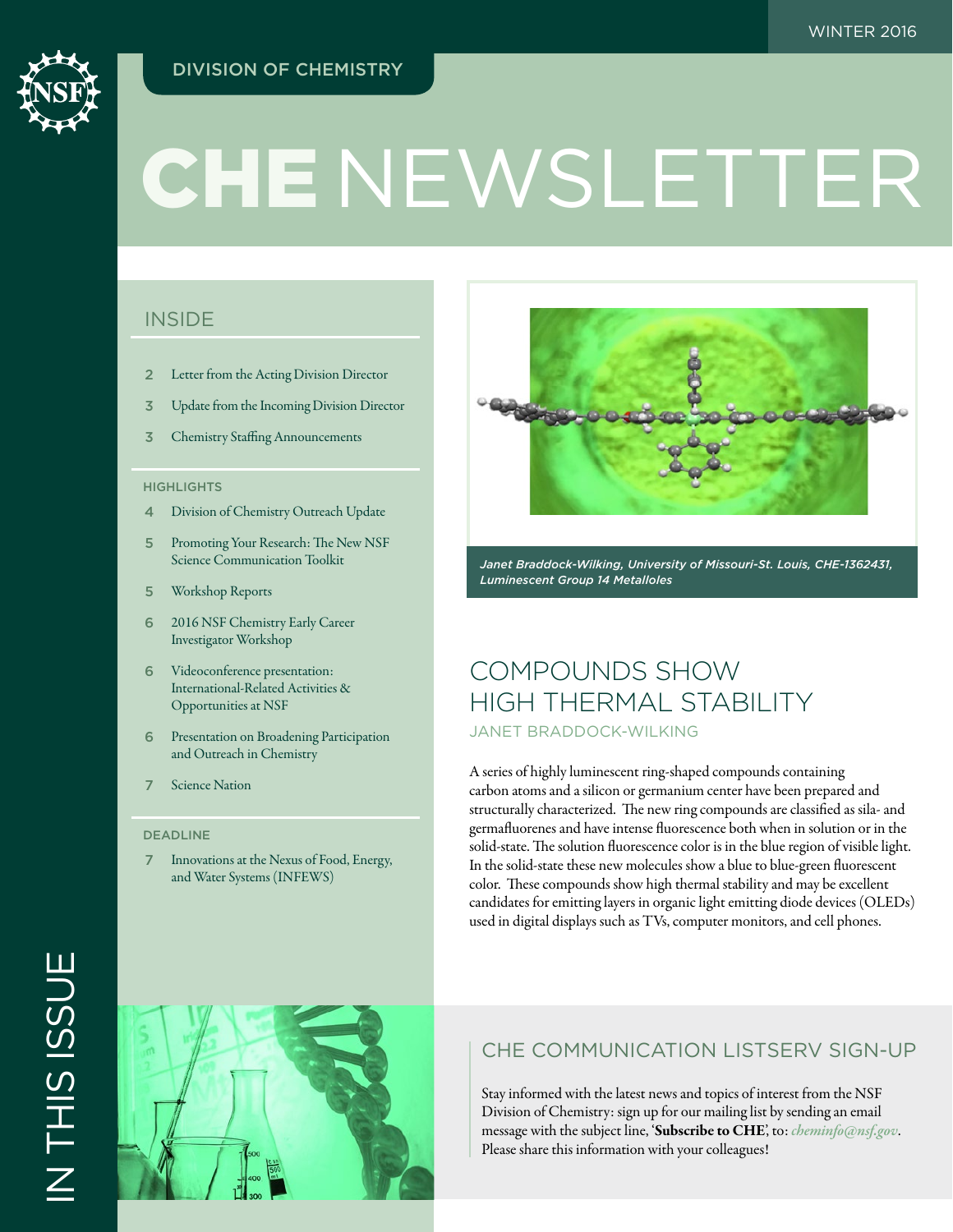<span id="page-1-0"></span>

## LETTER FROM THE ACTING DIVISION DIRECTOR CAROL A. BESSEL

Happy New Year!

As I write to you, the Chemistry Division staff is working very hard to make recommendations on ~220 CAREER proposals and to enlist reviewers and panelists for the ~1300 single investigator and small team proposals that arrived in our September and October windows. We will need lots of input from the chemistry community in order to make good decisions and hope you will be able to serve the Foundation as a reviewer, if asked.

We are very much looking forward to having our new Division Director, Dr. Angela Wilson, on board. Angela will join us on March 7, 2016 after a very brief stint at Michigan State University and, prior to that, at the University of North Texas. I hope you will join us in welcoming her to NSF!

The New Year is a time for looking ahead, and thus, this Newsletter contains important information on upcoming proposal deadlines for the NSF-wide Innovations at the Nexus of Food, Energy and Water Systems (INFEWS), and Major Research Instrumentation (MRI) Programs as well as the Designing Materials to Revolutionize and Engineer our Future (DMREF) Program. We hope that we will be able to meet you in person at our outreach events currently scheduled at the American Chemical Society (ACS) Middle Atlantic Regional Meeting (MARM) Meeting in Riverdale, NY in June, the ACS National Meeting in Philadelphia, in August, the National Organization for the Professional Advancement of Black Chemists and Chemical Engineers (NOBCChE) meeting, and the Advancing Chicanos/Hispanics & Native Americans in Science (SACNAS) Meeting. We welcome our new AAAS Science & Technology Policy Fellow, Stephanie Albin and welcome back Illinois "Irma" Johnson from her detail in the MPS Office of the Assistant Director.

I especially call your attention to the 2016 Chemistry Early Career Investigator Workshop organized by Professor Malika Jefferies-El, Boston University and Professor Jeffery Moore, University of Illinois at Urbana-Champaign. This workshop is aimed at pre-tenure faculty and senior postdocs interested in academic careers and will explore developing research proposal topics, grant writing and reviewing (especially with regard to the CAREER program). NSF staff will be joined by other federal funders to answer questions of the attendees.

As the New Year is also a time for reflection, we thank several departing staff members for their excellent service to the Division – specifically, Linda Peteanu, who will return to her home institution of Carnegie Mellon University and C. Renee Wilkerson, who has accepted a new position at the Department of Justice. We also include links to several workshop reports and outreach presentations that may be helpful in informing you about ongoing divisional activities and potential funding opportunities. Finally, we point to our efforts to expand our communication toolkit and to the Science Nation, a weekly program highlighting research efforts from the Chemistry Division, Mathematical and Physical Sciences Directorate, and National Science Foundation.

The Chemistry staff wishes you a happy and healthy New Year!

Sincerely,

Carol A. Bessel Acting Division Director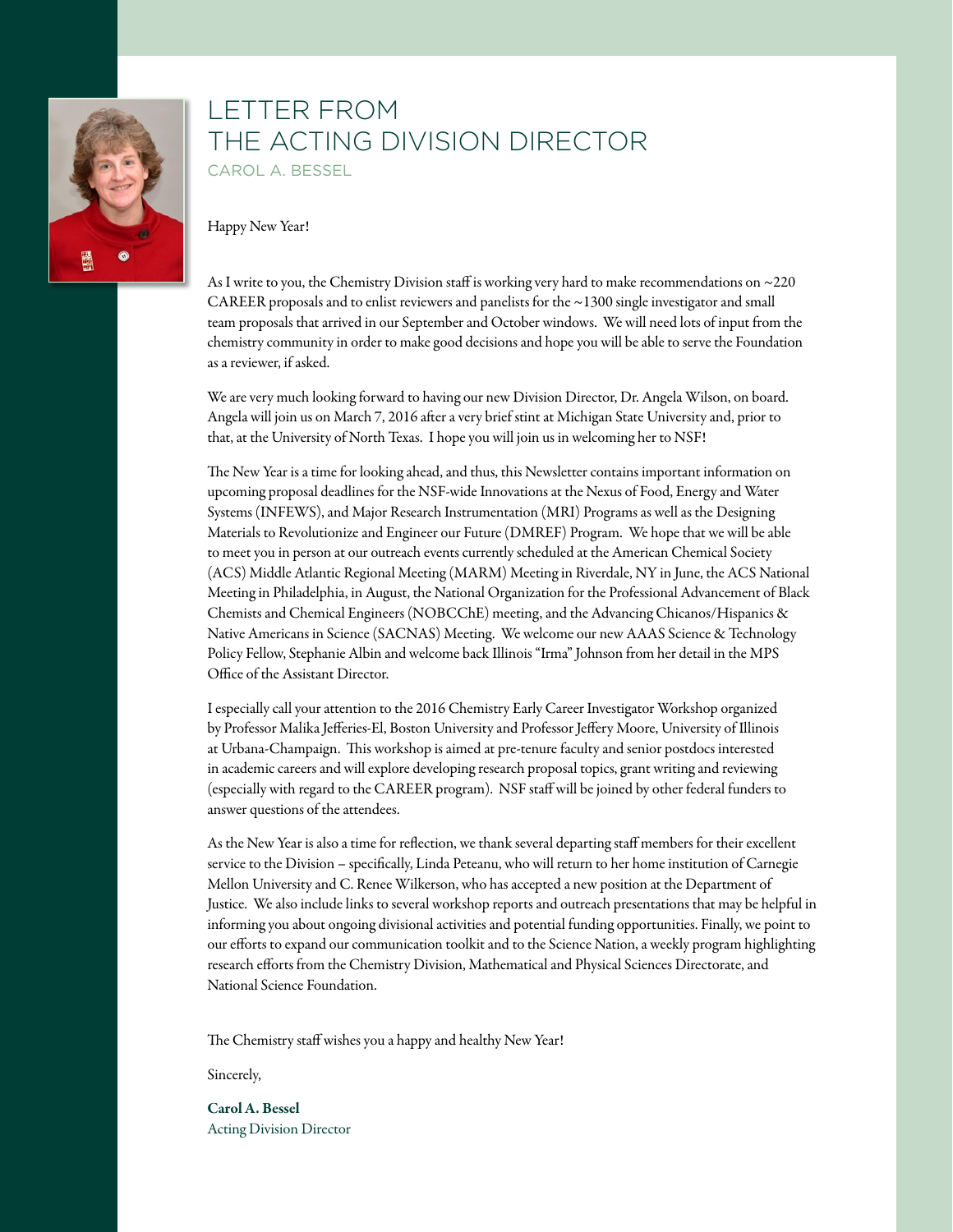<span id="page-2-0"></span>

# UPDATE FROM THE INCOMING DIVISION DIRECTOR ANGELA WILSON

## Dear Colleagues,

I am delighted to have been selected as the next Director of the Chemistry Division, and look forward to serving in this role, which I will begin on March 7, 2016. To tell you a little bit about myself, I am a theoretical physical chemist with broad research interests from the development of ab initio approaches and basis sets to research in areas including catalysis, thermochemistry of transition metals and heavy elements, protein modeling, and mechanical properties of materials. Before I transition to NSF, however, I will be undergoing another transition – I will be joining the faculty of Michigan State University as the John A. Hannah Distinguished Professor of Chemistry at Michigan State University in early 2016. I will be moving from my current positions as Regents Professor of Chemistry, Director of the Center for Advanced Scientific Computing and Modeling, and Associate Vice Provost for Faculty at the University of North Texas, where I have been since 2000.

I thank Carol Bessel, who has been Acting Division Director and Timothy Patten, who has been Acting Division Deputy Director, for their leadership of the Division, and look forward to working with them, as well as the many talented and dedicated Chemistry Division staff. I look forward to my new roles in 2016.

#### Angela Wilson

*[http://www2.chemistry.msu.edu/faculty/wilson](http://www.nsf.gov/cgi-bin/goodbye?http://www2.chemistry.msu.edu/faculty/wilson)*

# DIVISION OF CHEMISTRY STAFFING

## WELCOME OUR NEW AAAS SCIENCE & TECHNOLOGY POLICY FELLOW



Dr. Stephanie Albin joins MPS/CHE from Howard Hughes Medical Institute (HHMI) Janelia Research Campus where she studied the neuronal circuitry that encodes for hunger state and its effects on behavior using Drosophila. Stephanie will be helping CHE to collect and analyze data and information related to brain research and to develop a community based activity that would identify the important areas of research at the intersection of chemistry and brain research.

## WELCOME BACK IRMA TO CHEMISTRY

The Division would like to warmly welcome back Ms. Illinois "Irma" Johnson from a professional development (detail) opportunity as the Staff Associate in the Mathematical and Physical Sciences (MPS) Office of the Assistant Director. Irma will continue to work with the Chemical Structure, Dynamics and Mechanisms-A and -B (CSDM-A and CSDM-B) Programs.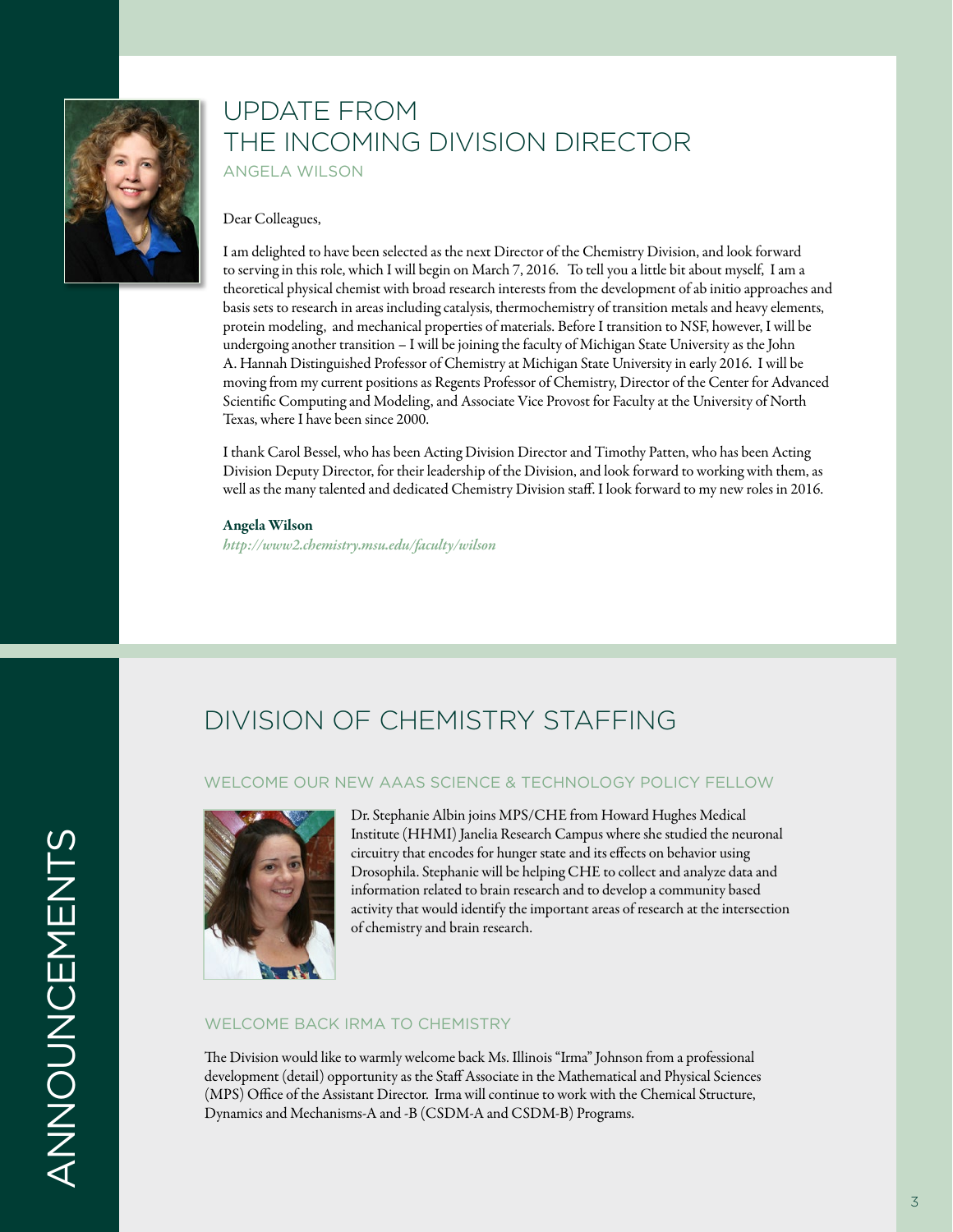## <span id="page-3-0"></span>SAYING GOOD-BYE TO LINDA PETEANU



The Division says a fond good-bye and thank you to Program Director, Dr. Linda Peteanu for her dedication and hard work in the Macromolecular, Supramolecular and Nanochemistry (MSN) and Chemical Structure, Dynamics and Mechanisms-A (CSDM-A) Programs. Dr. Peteanu will return to Carnegie Mellon University as the new Department Chair. Congratulations and best wishes!

## FAREWELL TO RENEE WILKERSON

The Division wishes a warm farewell to C. Renee Wilkerson as she continues her career in the federal grants community at the Department of Justice. Renee served CHE for over nine years, first as a Science Assistant and then as a Program Analyst. We recognize her important contributions in outreach, communications, and for overall programmatic support to CHE and the broader chemistry community.

# DIVISION OF CHEMISTRY OUTREACH UPDATE CHE OUTREACH COMMITTEE

We're off to a great start planning for the 2016 CHE outreach activities for the chemistry community. CHE sponsors a variety of events to acquaint investigators and students from a diverse group of institutions and regions to our research and education programs. It is our pleasure to engage the chemistry community about current funding opportunities, policies and procedures, and helping investigators submit more competitive proposals for funding. Our efforts at these events include presentations and posters from NSF staff, informational displays at exhibit booths/tables, and personal interactions with researchers at all levels. We hope you can join us at one of our upcoming outreach activities.

Contact us (*[cheminfo@nsf.gov](mailto:cheminfo%40nsf.gov?subject=)*) for additional information or to schedule a 'cyber-visit' between CHE and your institution or organization.

Also check out the NSF Events page to find out about upcoming NSF Days, Grants Conferences, and other related events: *<http://www.nsf.gov/events>*

## Look for us at these upcoming scientific meetings:



American Chemical Society Mid-Atlantic Regional Meeting (ACS MARM) June 9-12, 2016, Riverdale, New York

American Chemical Society National Meeting & Exposition (ACS National) "Meet the Federal Funders and Speed Coaching Session" August 21-25, 2016, Philadelphia, Pennsylvania

National Organization for the Professional Advancement of Blacks in



⊗E SACNAS

Society for Advancement of Chicanos/Hispanics and

Native Americans in Science (SACNAS) October 13-15, 2016, Long Beach, California

Chemists and Chemical Engineers (NOBCChE)

Dates and Location: TBD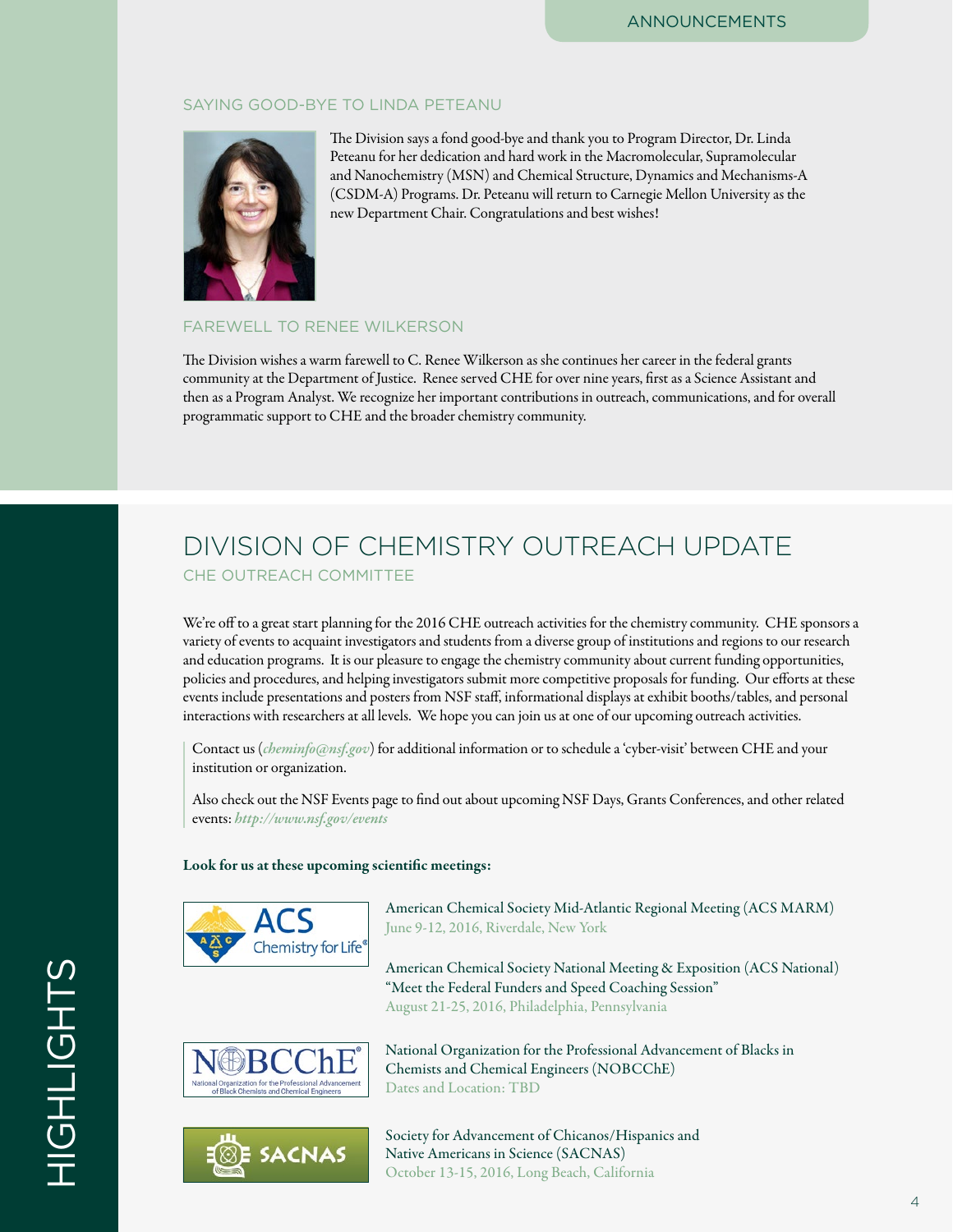# <span id="page-4-0"></span>PROMOTING YOUR RESEARCH: THE NEW NSF SCIENCE COMMUNICATION TOOLKIT STEPHANIE ALBIN

Communicating your research results is an important part of doing science, especially when doing science with the public's money. One way NSF-funded researchers can both educate the public about the progress of their science and inform the legislature about the importance of funding scientific research is by effective scientific communication.

To assist in the effective communication of your research and its broader technical and educational/outreach impacts, NSF has developed a new resource: the Science Communication Toolkit for Principal Investigators. While at first the toolkit may look simply like a presentation, it is actually an interactive and user-friendly resource that contains:

- 1 A statement about the importance of science communication, especially from an NSF perspective
- 2 Specific suggestions for effective science communication
- 3 A process for communication involving NSF-funded researchers, Public Information Officers (PIOs) at universities and institutions, NSF Program Directors, and the NSF Office of Legislative and Public Affairs (OLPA)
- 4 All of NSF's communications channels (e.g. online print, video, social media) with descriptions, examples, and clickable links

"These resources were created to provide NSF Principal Investigators with more information about how to communicate their federally funded activities with help from NSF's Office of Legislative and Public Affairs (OLPA) - both their research and their broader impact activities," said the toolkit's creator, former AAAS Science & Technology Fellow Gregory Mack.

Remember, communicating your science is important! We need the public to understand what science is and why we need it. Let your organizations Public Information Officer and NSF's Office of Legislative and Public Affairs help you!

The toolkit is available as an interactive Prezi presentation or text-only pdf on the NSF & Congress Toolkit webpage: *<http://nsf.gov/about/congress/toolkit.jsp>*

# WORKSHOP REPORTS

Recently posted workshop reports are available on the Chemistry website. CHE is deeply indebted to the workshop organizers, steering committees, and participants - thank you all for your efforts to provide valuable perspectives for consideration by the entire chemistry community.

NSF FEW Workshop on Closing the Human Phosphorus Cycle | June 8-9, 2015 *[http://www.nsf.gov/mps/che/workshops/phosphorus\\_cycle\\_report\\_final.pdf](http://www.nsf.gov/mps/che/workshops/phosphorus_cycle_report_final.pdf)*

Partnerships: A Workshop on Collaborations between the NSF/MPS & Private Foundations | May 28-29, 2015 *[http://www.nsf.gov/mps/che/workshops/final\\_partnerships\\_collaborations\\_between\\_nsf\\_mps\\_and\\_private\\_](http://www.nsf.gov/mps/che/workshops/final_partnerships_collaborations_between_nsf_mps_and_private_foundations.pdf) [foundations.pdf](http://www.nsf.gov/mps/che/workshops/final_partnerships_collaborations_between_nsf_mps_and_private_foundations.pdf)*

Mass Spectrometry Informatics Big Data to Knowledge | May 11-12, 2015 *[http://www.nsf.gov/mps/che/workshops/mass\\_spectrometry\\_big\\_data\\_knowledge.pdf](http://www.nsf.gov/mps/che/workshops/mass_spectrometry_big_data_knowledge.pdf)*

NSF FEW Workshop: Enabling Resiliency in Energy, Water and Food Systems for Society | April 15-17, 2015 *[http://www.nsf.gov/mps/che/workshops/uarizona\\_few\\_nexus\\_workshop\\_report\\_final.pdf](http://www.nsf.gov/mps/che/workshops/uarizona_few_nexus_workshop_report_final.pdf)*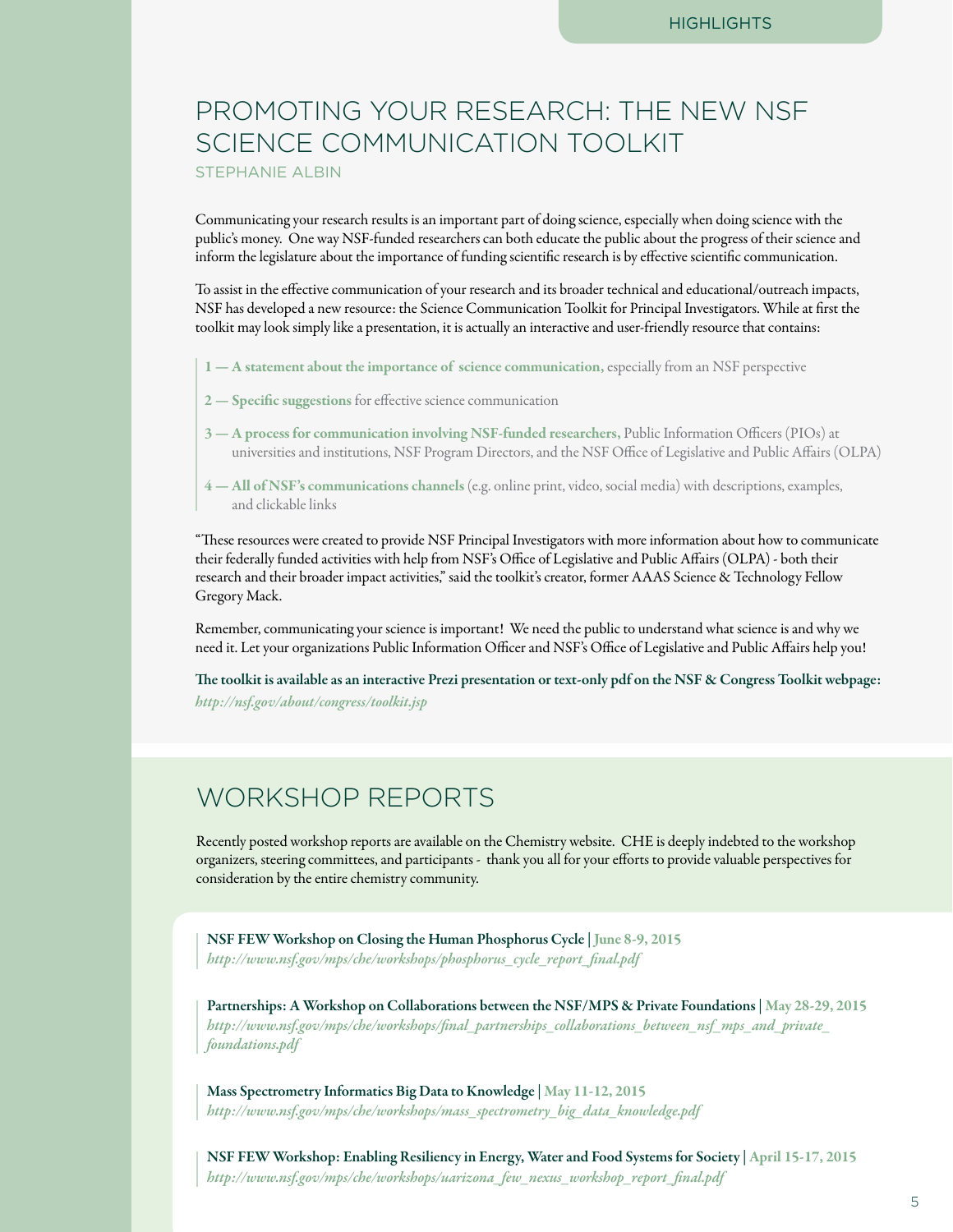# <span id="page-5-0"></span>2016 CHEMISTRY EARLY CAREER INVESTIGATOR WORKSHOP

The 2016 Chemistry Early Career Investigator workshop is a two-day event scheduled for March 10 and 11, 2016 in Arlington, VA. The workshop will offer insights into how to design and prepare competitive research proposals for NSF and other federal agencies, how to review proposals for both ad hoc review and panel review, and how to make the most of reviewer feedback. The close proximity of this event to NSF headquarters will enable the participation of many NSF CHE program officers, and also provide attendees with the opportunity to visit the NSF and follow up with specific program directors before or after the event.

The by invitation-only workshop is open to early career investigators and senior postdoctoral fellows considering academic careers in chemistry-related fields. The application consists of an application form (signed by the Department Chair), a two-page NSF-style curriculum vitae, a Project Summary for a research proposal, and a nomination letter from your Department Chair (for faculty members) or Research Mentor (for current postdoctoral fellows). The applicant is expected to cover her/his own travel and lodging costs – there are no registration fees (most meals are included and will be provided to participants). In order to attain a diverse representation of the chemistry community, the number of participants per department is limited to one. A limited number of travel/housing grants are available (please inquire).

Further details can be found at: *[http://www.bu.edu/chemistry/nsf-che-eci-workshop](http://www.nsf.gov/cgi-bin/goodbye?http://www.bu.edu/chemistry/nsf-che-eci-workshop)*

# OUTREACH PRESENTATIONS BY THE CHEMISTRY ADMINISTRATIVE TEAM GLORIA YANCEY

Videoconference presentation to the 2015 Pathways Conference on "International-Related Activities & Opportunities at NSF"

Date: Time: Location:

Friday, November 6, 2015 9:00 AM Stafford | Room-1295



Presenter: Ms. Margaret-Anne Wampamba



Videoconference presentation: International-Related Activities & Opportunities at NSF Margaret Anne Wampamba

Visit the following link to check out the presentation: *[http://www.nsf.gov/pubs/2016/nsf16039/International-](http://www.nsf.gov/pubs/2016/nsf16039/International-RelatedActivitiesPresentation.pdf)[RelatedActivitiesPresentation.pdf](http://www.nsf.gov/pubs/2016/nsf16039/International-RelatedActivitiesPresentation.pdf)*

Presentation on Broadening Participation and Outreach in Chemistry Michelle Jenkins

Visit the following link to check out the presentation: *[http://www.nsf.gov/pubs/2016/nsf16039/](http://www.nsf.gov/pubs/2016/nsf16039/BroadeningParticipationPresentation.pdf) [BroadeningParticipationPresentation.pdf](http://www.nsf.gov/pubs/2016/nsf16039/BroadeningParticipationPresentation.pdf)*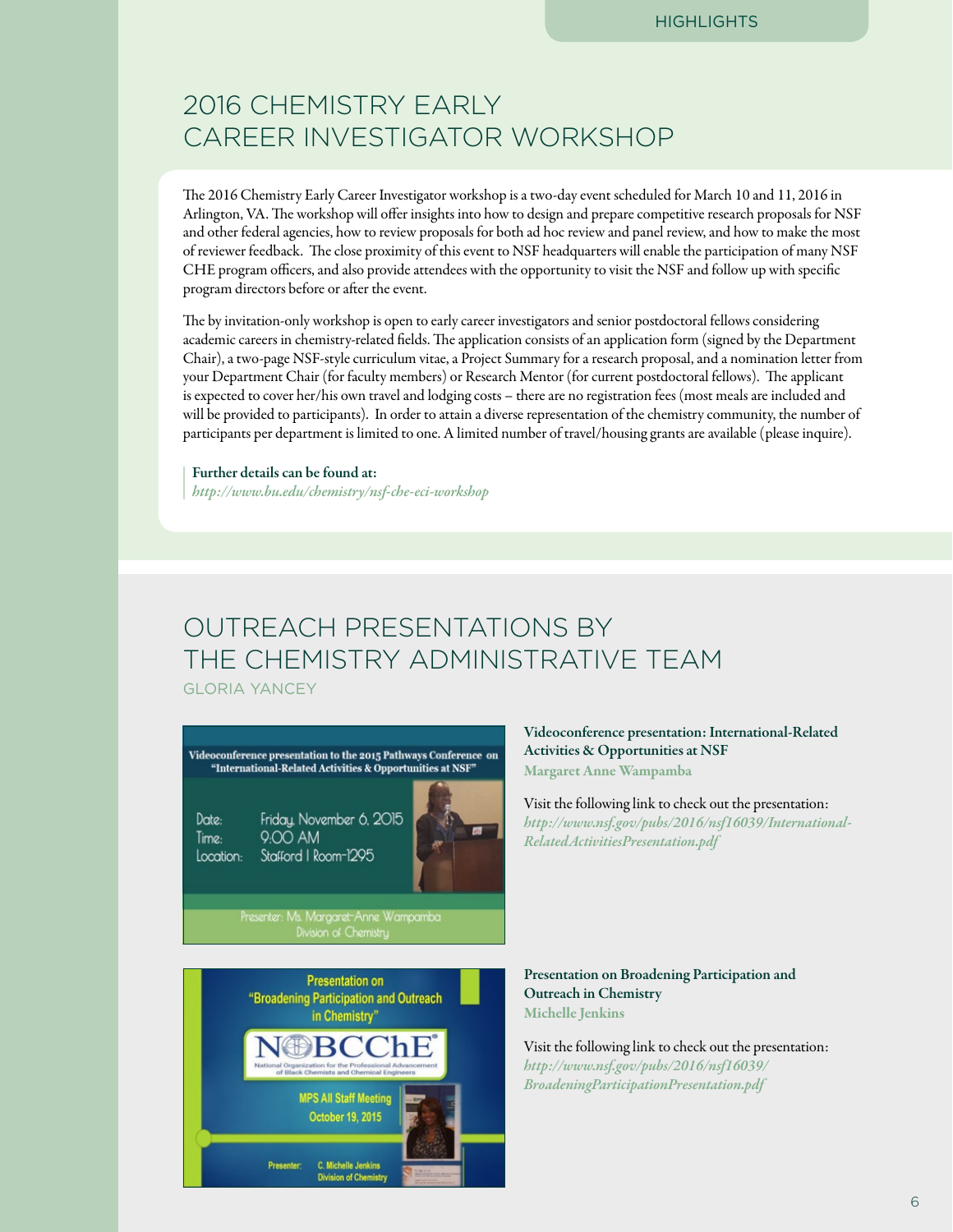# <span id="page-6-0"></span>SCIENCE NATION



Science is never out of style-and there's never a "final frontier." In the NSF's Science Nation online magazine, we examine the breakthroughs, and the possibilities for new discoveries about our planet, our universe and ourselves. Topics include: an artificial retina that can help the blind to see; new materials to build things bigger, better, lighter, and stronger; new ways to make our lives better without making the environment worse; and what we can learn from

organisms that can live and thrive in frozen desserts or steaming-hot volcanic vents. Each week, Science Nation takes a dynamic, entertaining look at the research-and the researchers-that will change our lives.

For more information about Science Nation click on one of the below links:

*[http://www.nsf.gov/news/special\\_reports/science\\_nation/index.jsp](http://www.nsf.gov/news/special_reports/science_nation/index.jsp)*

A focus on the Center for Sustainable Polymers, posted on January 5, 2016 *[http://www.nsf.gov/news/special\\_reports/science\\_nation/sustainablepolymers.jsp](http://www.nsf.gov/news/special_reports/science_nation/sustainablepolymers.jsp)*

There is also a YouTube Channel at *[https://www.youtube.com/playlist?list=PL833118C47C3E8362](http://www.nsf.gov/cgi-bin/goodbye?https://www.youtube.com/playlist%3Flist%3DPL833118C47C3E8362)* This is a great way to see back episodes — they are up to #211!

# UPCOMING PROPOSAL DEADLINE

#### Innovations at the Nexus of Food, Energy and Water Systems (INFEWS), NSF 16-524

The overarching goal of INFEWS is to catalyze well-integrated, interdisciplinary research efforts to transform the scientific understanding of the nexus of food, energy and water systems in order to improve system function and management, address system stress, increase resilience, and ensure sustainability. The NSF INFEWS initiative also aims to advance our understanding of the food-energy-water system through quantitative and computational modeling, including support for relevant cyberinfrastructure; to develop real-time, cyber-enabled interfaces that improve understanding of the behavior of FEW systems and increase decision support capability; to enable research that will lead to innovative system and technological solutions to critical FEW problems; and to grow the scientific workforce capable of studying and managing the FEW system, through education and other professional development opportunities. Contact Ty Mitchell (*[tmitchel@nsf.gov](mailto:tmitchel@nsf.gov)*) or Carol Bessel (*[cbessel@nsf.gov](mailto:cbessel@nsf.gov)*) with questions.

#### INFEWS Submission Deadline (due by 5 p.m. proposer's local time): March 22, 2016

For further details please click on one of the following links:

The link to the solicitation is: *[http://www.nsf.gov/publications/pub\\_summ.jsp?ods\\_key=nsf16524](http://www.nsf.gov/publications/pub_summ.jsp?ods_key=nsf16524)*